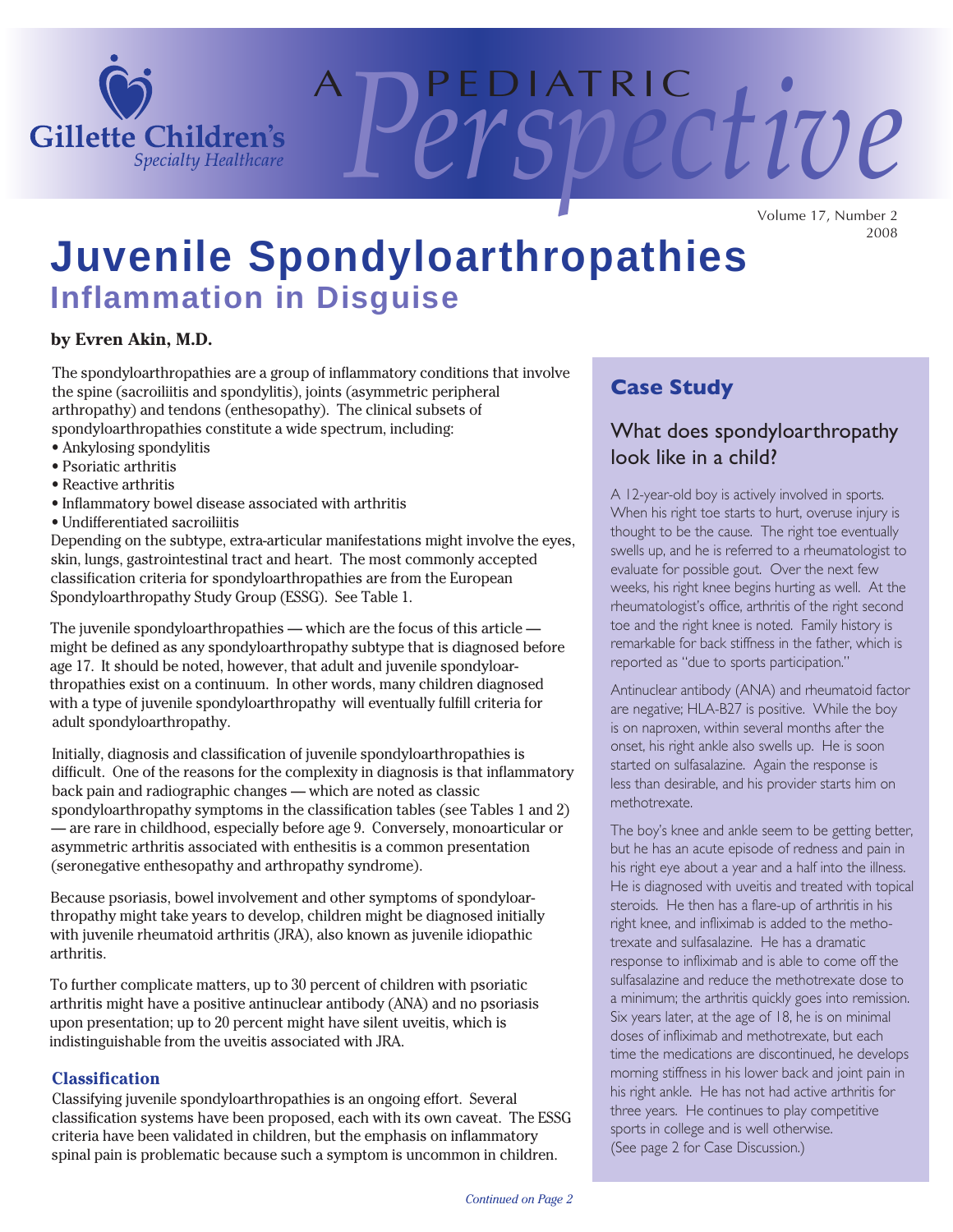The International League of Associations for Rheumatology (ILAR) classification (Table 2) of idiopathic arthritides of childhood includes a category of enthesitis-related arthritis that is more common than back pain in children with juvenile spondyloarthropathy. Inflammatory bowel disease-associated arthritis, however, is not included. Also problematic is that the ILAR classification includes psoriasis but excludes a family history of psoriasis in its criteria.

#### **Clinical Characteristics**

It usually takes years to confirm a diagnosis of spondyloarthropathy because symptoms unfold over a long period of time. Nevertheless, the following should raise suspicion of spondyloarthropathy:

- Recurrent joint pain with a family history of psoriasis, inflammatory bowel disease, or back pain and/or stiffness at rest
- History of recurrent tendonitis, apophysitis or plantar fasciitis
- Teenage patient with monoarticular arthritis (especially of the hip) or asymmetric arthritis involving fewer than four joints (pauciarticular)
- Pauciarticular arthritis that is difficult to control with nonsteroidal anti-inflammatory drugs (NSAIDs) and methotrexate
- History of frequent trips to a chiropractor (in the teenager or teenager's parent) for back adjustments

Asymmetric arthritis of the lower extremities is typical but not the rule. Tenderness over insertion of the patellar tendon, in the Achilles tendon, and at the attachment sites of the plantar fascia around the heel and metatarsal heads would suggest enthesopathy. Tendonitis might be present. A modified Schober's test might show limited spine flexion, although it is not common at presentation. Likewise, chest expansion is usually preserved in the early disease course.

The inflammatory back pain and radiographic changes of sacroiliitis — which are hallmarks of adult-onset ankylosing spondylitis — are uncommon in children. Rarely, you might find a teenager presenting with hip pain that has sacroiliitis.

The pattern of psoriatic arthritis generally resembles JRA. The ANA might be positive. The arthritis of psoriasis might precede the rash by years. Uveitis might be present but asymptomatic;

## **Case Discussion**

This case study showcases the most common presentation of juvenile spondyloarthropathy — enthesopathy followed by arthritis. The patient had vague joint pain in his lower extremities, which were initially attributed to sports. Elusive joint pain with subtle exam findings are typical of enthesopathy. The most common sites are at the insertion of the patellar tendon, in the Achilles tendon and at the attachment sites of the plantar fascia around the heel and the metatarsal heads.

The patient presented with two swollen lower-extremity joints, which easily could have been mistaken for juvenile rheumatoid arthritis (JRA). It took several years for associated symptoms typical of spondyloarthropathy to unravel. Uveitis is commonly acute and painful in patients with spondyloarthropathy as opposed to asymptomatic silent inflammation in idiopathic JRA. The negative antinuclear antibody would not allow one to exclude JRA initially, but the disease course, the positive HLA-B27, and the acute uveitis left little doubt eventually.

It is common that family history is overlooked because the family attributes the inflammatory back pain in the parent to injury sustained years ago, to sports activity, or to a worn-out mattress. Inflammatory back pain is worse at night, rather than during activities (which would be more typical of mechanical causes). Most parents won't even mention plantar fasciitis (which is enthesopathy) or Achilles tendonitis, unless specifically asked. Also, psoriasis might be described as "eczema," and mild cases of inflammatory bowel disease might be labeled by the family as irritable bowel syndrome.

#### Table 1

European Spondyloarthropathy Study Group (ESSG) Classification Criteria for Spondyloarthropathy

Inflammatory spinal pain OR synovitis (asymmetrical or predominantly in the lower limbs) plus any one or more of the following:

- Positive family history Alternate buttock pain
- Psoriasis **Provides** Enthesopathy
- -
- Inflammatory bowel disease Sacroiliitis

#### Table 2

International League of Associations for Rheumatology (ILAR) Classification Criteria for Enthesitis-Related Arthritis (a subgroup of juvenile idiopathic arthritis)

Arthritis and enthesitis, OR arthritis plus at least two of the following, OR enthesitis plus at least two of the following:

- Sacroiliac joint tenderness and/or inflammatory spinal pain
- Presence of HLA-B27
- Family history in at least one first-degree or second-degree relative of medically confirmed HLA-B27-associated disease
- Anterior uveitis that is usually associated with pain, redness or photophobia
- Onset in a boy after age 8

#### Exclusions:

- Psoriasis confirmed by a dermatologist in at least one first-degree or seconddegree relative
- Presence of systemic arthritis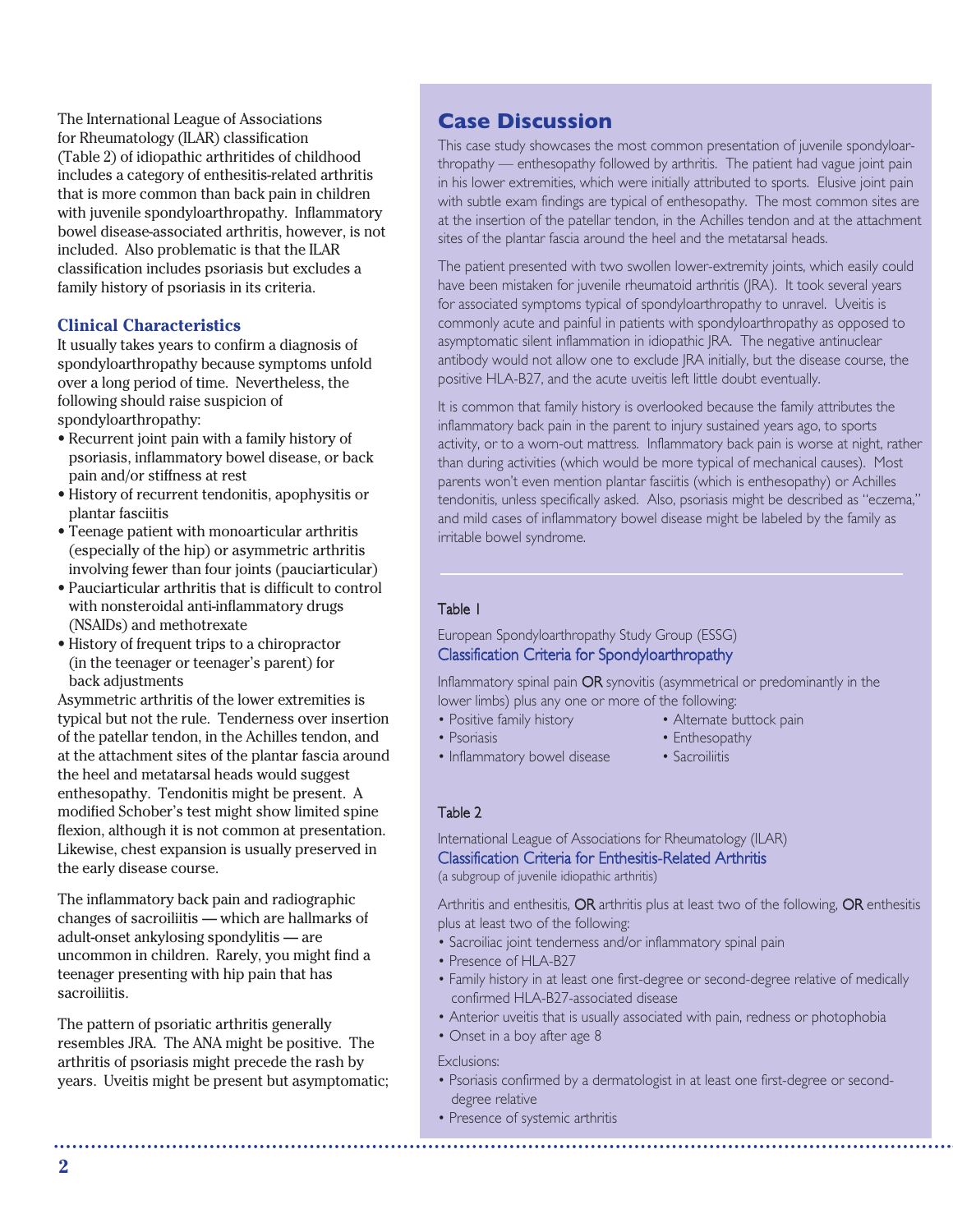therefore, regular eye exams are necessary. Family history of psoriasis, presence of dactylitis and other nail findings is helpful in differentiating from JRA.

Inflammatory bowel disease in children might start out with arthritis or arthralgias months or years before bowel inflammation becomes clinically evident. Isolated hip arthritis; longstanding, vague gastrointestinal complaints; growth failure; difficult-to-control arthritis; and anemia might all help in diagnosing. None of these signs and symptoms, however, are specific. Screening antibodies for inflammatory bowel disease have high, false positivity in children, and pediatric gastroenterologists generally do not recommend the tests.

#### **Laboratory Tests**

There are no pathognomonic blood tests for spondyloarthropathies. Erythrocyte sedimentation rate might be elevated though it is nonspecific. The negative ANA and rheumatoid factor ("seronegativity"), in combination with positive HLA-B27 in a child with asymmetric arthritis and enthesitis, would be helpful. However, less than 5 percent of people who are HLA-B27 positive ever develop seronegative spondyloarthropathy, so diagnosis should not rely solely on this finding. Other laboratory tests are mentioned above in the context of certain subtypes.

#### **Treatment**

Medications and exercise programs are the mainstays of therapy. NSAIDs might be helpful to a degree, especially if there is inflammatory back pain. Sulfasalazine can work well for peripheral arthritis, but it is not as effective for axial disease. Methotrexate is a good option, although it might not induce remission on its own. Steroids are used sparingly, mostly as intra-articular injections. The combination of these conventional medications is often inadequate in controlling spondyloarthropathy. The discovery and use of biological agents that inhibit the tumor-necrosis factor (TNF) alpha molecule, however, have advanced the treatment of spondyloarthropathies in recent years. Anti-TNF alpha agents also are approved for use in Crohn's disease and psoriatic arthritis.

Etanercept (Enbrel), infliximab (Remicade) and adalimumab (Humira) are in this group and work in the majority of patients. They have improved short-term outcomes in ankylosing spondylitis and psoriatic arthritis dramatically. Whether they change the long-term disease course and outcome is not yet known. Regular exercises for stretching the spine are important to keep spinal mobility in patients with ankylosing spondylitis.

#### **Prognosis**

Patients might have long periods of remission, although "outgrowing" spondyloarthropathy is not an expectation. The majority of children who start out with enthesitis-related arthritis will eventually develop ankylosing spondylitis. It is difficult to accurately estimate prognoses because the spectrum of spondyloarthropathy is so wide. At least in one study, disease duration of longer than five years was found to be a negative prognostic factor, predicting more disability.



#### **Evren Akin, M.D.**,

is a pediatric rheumatologist at Gillette Children's Specialty Healthcare in St. Paul, Minn. She sees patients with juvenile arthritis and related conditions.



Akin is an adjunct faculty member at the University of Minnesota School of Medicine and a member of the University's division of pediatric rheumatology. She received her medical degree from the medical faculty of Istanbul University in Turkey. She completed a one-year research fellowship at Beth Israel Hospital in Boston, and completed her internship and residency in pediatrics at Massachusetts General Hospital, Harvard Medical School. Akin then completed a postdoctoral fellowship in pediatric rheumatology at Tufts University's Floating Hospital for Children in Boston.

She is board-certified in pediatrics and pediatric rheumatology.

#### **References**

**1** Clinical and therapeutic aspects of juvenile-onset spondyloarthropathies. Peter N. Malleson, Ross Petty. *Current Opinion in Rheumatology* 1997, 9:291-294.

**2** Juvenile Spondyloarthropathy. Shirley M.L. Tse, Ronald M. Laxer. *Current Opinion in Rheumatology* 2003, 15:374- 379.

**3** Juvenile spondyloarthropathies and related arthritis. Hulya Bukulmez, Robert A. Colbert. *Current Opinion in Rheumatology* 2002, 14:531-535.

**4** *Primer on the Rheumatic Diseases* Edition 12. John H. Klippel, Editor. Arthritis Foundation. Atlanta, Georgia.